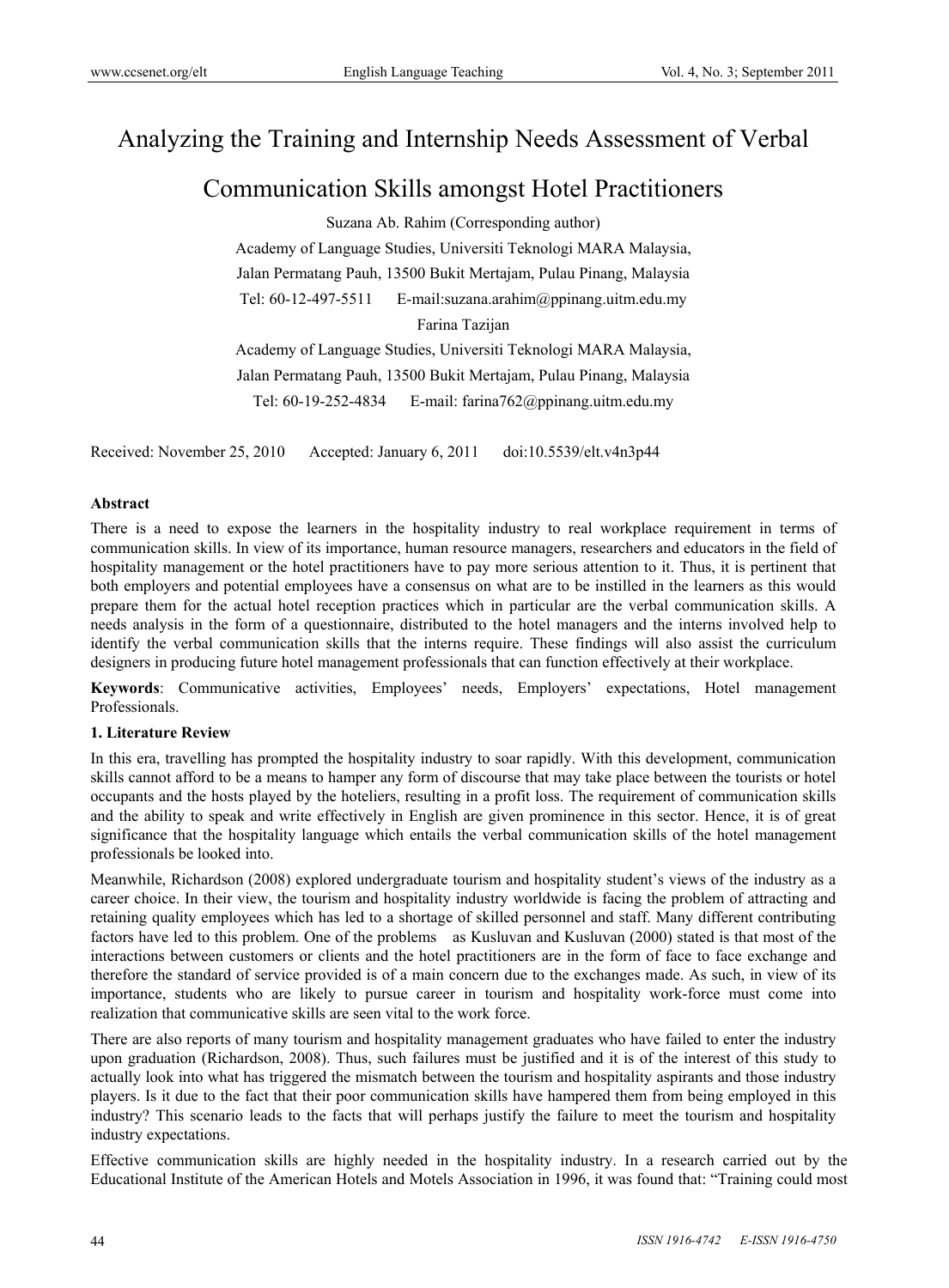improve the front office department, followed by the food/beverage service and housekeeping departments. Forty–four percent of respondents cited the front office department as the 'first priority' to receive training. These findings showed that competence in human relation/guest relation is considered the most important area that requires training".

Although this finding is based on a research conducted in the United States of America, it is safe to say that such training skills are important to hotels in Malaysia (Chan, 2002). Thus, for many Malaysians graduate students it is important to acquire adequate "soft" skills, particularly communication skills (in English) that will make them more employable, in addition to technical skills, since these skills are generally expected to be acquired at Higher Education institutions.

Therefore, this paper is concerned with the verbal communication skills of the interns who are potential employees of the hotel. More often than not, the potential hotel- post holders have been criticized for their lack of such skills despite the good technical knowledge they might have been imparted with during their classes. Technical knowledge is fundamental and its importance cannot be disputed, as this forms the general basis from which hoteliers work. However, technical knowledge alone does not distinguish the best graduate student from the rest.

In addition to this, as cited in Azizan (2007) Deputy Human Resources Minister Datuk Abdul Rahman Bakar states that it is this lack of soft skills such as communication skills, problem solving and team work skills which are largely responsible for the difficulty faced by some 90,000 young people in finding employment in Malaysia. Therefore, it is obvious that communication skills are complementary to the hard, technical skills and are an advantage to any graduate seeking employment. This is especially true in the case of potential employees occupying the hospitality industry as the desired attributes of being conversant and able to carry out verbal-related tasks effectively would cater to the industry's needs. According to Mehta & Mehta (2007) recent research on communication skills suggested that good communication skills are the keys to unlock the doors of success. Mehta & Mehta (2007) suggested that good communication skills are seen as vital and an added advantage. Any business organization will perceive professionals having strong hold on communication skills as an asset (Figure 1).

Although this Venn diagram is the guideline for engineering discipline, it is also applicable to social science discipline as the basic of communication comprises oral, written and non-verbal skills. This includes the ability to deliver to a given audience, using appropriate styles and approaches, and an understanding of the importance of non-verbal cues in oral communication. Oral communication requires the background skills of presenting, audience awareness, critical listening and body language**.** 

Recently a great deal of emphasis has been placed on Needs Analysis for occupation- specific purposes. English For Occupational Purposes (EOP) can be defined as the portion of the curriculum which prepares students for gainful employment in occupation ranging from low-skilled to sophisticated jobs in technical field (Stapa and Jais, 2005). EOP focuses on fulfilling the demand for workers by providing specific job training and skills through content based instruction activities in order to enhance basic skills development.

Thus, in order to gage the relevance of such skills, it is necessary that a needs analysis is conducted on not only the students but also their future employees. This kind of analysis that is propagated by Robinson (1991), as cited in Suzana (2005) highlights the importance of conducting a target-situation analysis (TSA) apart from a present-situation analysis (PSA) since the merge of two analysis would provide a better picture of the learners' language requirements in relation to the targeted situation as well as providing the learners' proficiency level and their current language requirements at the beginning of a language program.

Some might argue that giving a narrow focus as opposed to a broad one as an aspect concentrated on an ESP course would only result in the students being restricted to function well only under a narrow context. However, it is vital that they are able to use the language that is familiar to their workplace environment and specific to their discipline since the lack of skills would only affect their performance. In fact, Kaur (2007) in analyzing the needs of language for a group of language learners acknowledged that narrowing the scope of language content resulted in a positive feedback from the learners themselves as they are contented that their wants and needs are fulfilled at the end of the program.

Chien, Lien and Kao (2008) noted that a successful ESP practitioner is responsible at providing the necessity and relevant background in the subject field, especially on some subjects totally different from English such as science and technology, so as to offer learners a successful and beneficial course. According to Harvey (1984), the target situation analyses are perceived as necessary because, "it (is) by analyzing the activities the learner (will) be required to perform in the foreign language that the course designer is able to determine the kinds of language and language related skills the students (need) to be trained in" This is further supported by Chan (2002), "assessing needs in the single most important step in designing human resource development efforts''. An important part of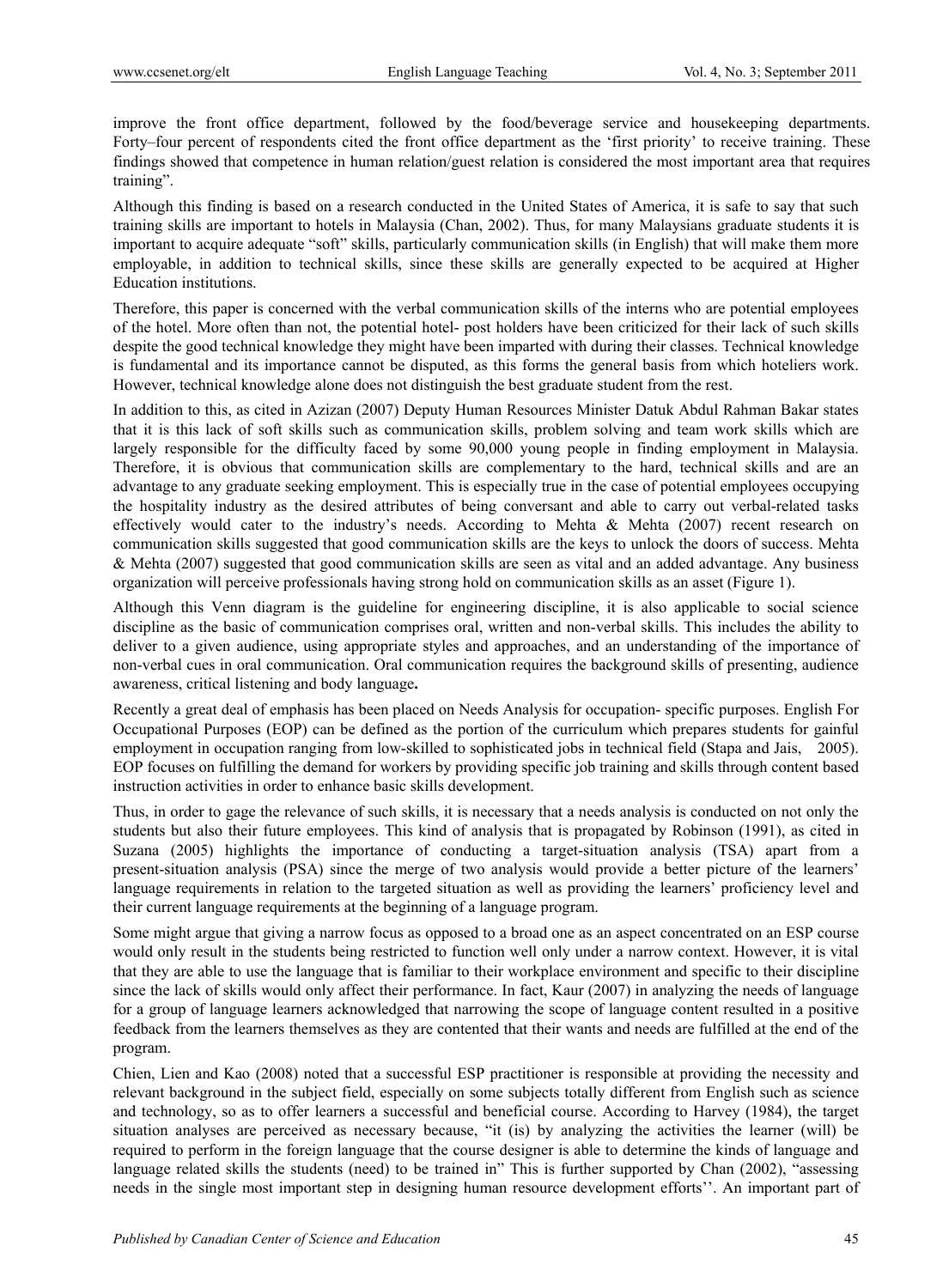needs assessment is finding out what skills, content (subject -matter) and attitudes necessary for an employee to successfully carry out his job are lacking. Job information can be obtained by breaking down a job into discrete units of activity. This is noted as task analysis. Through the task analysis, the researcher or the training designer will able to obtain specific information on what an employee has to do in order to perform his job well, following which the skills knowledge and other competencies can be specified.

On a recent development, Brunton (2009) puts forward the idea that needs analysis which highlights the perceived needs and wants and realistic or desired wants is very much fundamental to English classes of today and as such, there are bound to be mismatches of expectations and ideals among the wants of the students, instructor/s and stakeholders. This is further supported by Kaur and Clarke (2009) who pointed out that Human Resource employees are also responsible in providing training and development programme at the workplaces and thus, they are expected to be highly proficient in the language to ease communication in and outside workplace. In other words, it is pertinent that these stakeholders' views are taken into consideration in outlining a more suitable language programme for the future hotel employees particularly, the hotel front office assistants.

In fact, it is utmost important that the learners are made to be involved in the actual process of learning the language as based on a research conducted by Cowling (2007), he stated that students' explanation on their needs or wants of a certain language programme include the fact that their interests were hampered due to very little opportunities they had to actually use English language at work. Moreover, they did not seem to know what their business English needs are at present or in the future since the students themselves were not made aware of what actually constitutes a business English course they had to go through.

Therefore, it is vital that the interns' lacks, needs and wants of the language in the area of verbal communication skills are identified since they require such skills to function effectively at their workplace. As such, this study aims to investigate the verbal communication skills needs of the hotel front office assistants in relevance to their workplace requirement based on the perceptions of the interns and the Hotel Managers who supervised them.

# **2. Research objectives**

This study aims to investigate the verbal communication skills needs of the hotel front office assistants in relevance to their workplace requirement based on the perceptions of the interns and the Hotel Managers who supervised them and what has triggered the mismatch between the tourism and hospitality aspirants and in the industry.

# **3. Research methodology**

The research is designed by adapting the questionnaires from Chan (1998). The questionnaire was in the form of a needs-analysis survey and this was distributed to hotel managers in Penang where the interns have undergone their internship. In addition, the interns also were given a set of questionnaire in gauging their lacks and needs of verbal communication skills in their future profession.

# *3.1 Sampling design*

The two sets of respective questionnaire were distributed to 12 managers and 30 interns who were attached at the hotels in Penang. These managers would have served the industry for a minimum of 8 to 10 years. The interns, having had 3 semesters of English Proficiency courses and a semester of English occupational purposes were then placed in the internship programme which takes them away from the university for the entire semester.

#### *3.2 Research instruments*

The sets of questionnaire were prepared in two sets which are meant for the managers (Set 1) and the interns (Set 2). Both sets comprise of two parts whereby the first part is designed to obtain some information about the respondents whereas the second part is constructed to gain information about the relevance and ability of the interns in verbal communication skills.

The items sought to identify the relevance of job related tasks which are exemplified in the form verbal communication skills of a front office assistant from the perception of both the managers and interns. Moreover, the ability of each intern in those skills were also assessed and rated by the managers and the interns.

#### *3.3 Research design*

In the questionnaire, the hotel managers were asked to assess the importance of verbal communication skills. They were asked to rate on a four- Likert scale with the following descriptors: "Least proficient", "Slightly proficient", "Mostly proficient" and "Completely proficient" which the researchers have conveniently labeled and categorized them into two discrete levels of ability; the low and high ability for the purpose of presenting the data. It should be noted however that the descriptors defined as "Low ability" would suggest that the interns do require full training as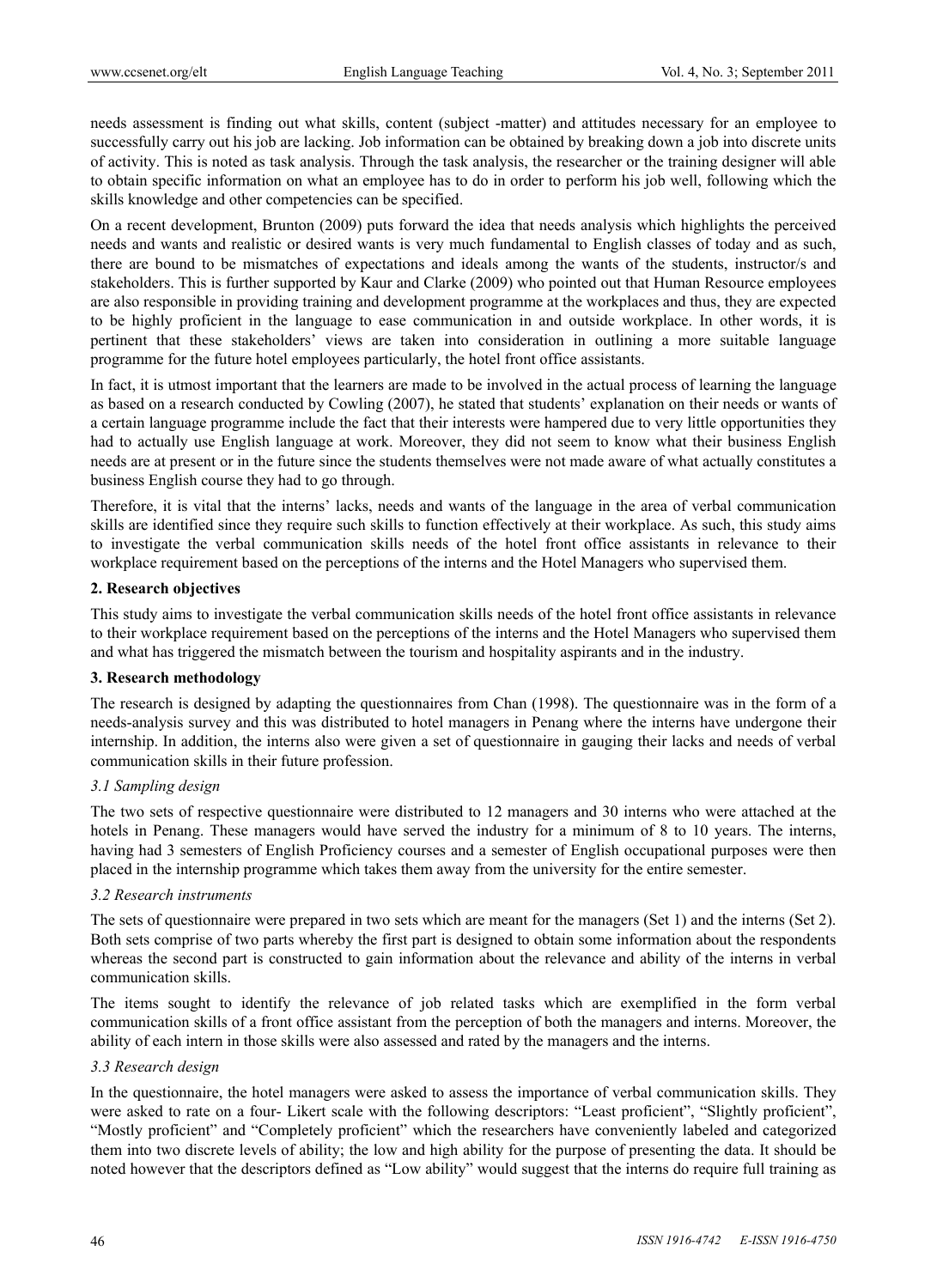compared to the high ability level which would suggest that only general/refresher training is required of them to undergo.

In addition to this, the questionnaire also sought to elicit responses in the forms of perceived ideas of the interns' verbal communication skills themselves. It is also the aim of the questionnaire to seek responses from hotel managers on the role and value of verbal communication skills in hotel management in order to gain some insight into their views on this important matter. Moreover, the managers were also asked to rate the interns' ability and the relevance of the skills to the front office assistants. They were asked to rate on a three- Likert scale with the following descriptors namely "Not Relevant", "Somewhat Relevant", "Very Relevant". Similarly, the interns are also given questionnaires that require them to indicate their awareness on how relevant the verbal communication skills are to their potential employment.

# *3.4 Data analysis*

The analyses from the questionnaire were analyzed using the Statistical Package for the Social Sciences version 12.0. The frequency count and percentage were recorded the main statistical in this study.

#### **4. Results**

# *4.1 Managers' rate and view on the needs of communication skills for Hotel Front Office assistants (FOA)*

#### 4.1.1 Managers' rate of intern's ability in verbal communication skills

With reference to table 1, majority of the managers, 91.6% indicated interns showed a low ability in these 3 VCS which are arranging and informing guests of transport arrangements, entertaining VIP guests and explaining hotel procedures and hotel policies to guests. 67% of managers reported that conducting tours of hotel facilities as the interns' high ability.

# *4.1.2 Managers' view of the importance of Verbal communication Skills for Hotel Front Office Assistants*

Based on table 2, 75% to 83% of the respondents viewed 4 skills as very relevant, which are answering customer enquiries, explaining difficulties / problems arising from work to manager, discussing ways to improve customer service with manager and discussing work –related matters.

There are at least 8 skills that are deemed not relevant by the respondent the percentage of those with similar view is very low; whereby only 1 to 4 respondents indicated as such. Some of these skills are arranging and informing guest of transport arrangements, entertaining VIP guests, answering customer enquiries on food or beverage orally, answering enquiries on fire escape route in the hotel, answering enquiries on local establishments like shops, tourist, attractions, banks, and answering enquiries on local cultures.

#### *4.2 The interns' Rate and View on their ability in Verbal Communication Skills*

4.2.1 The interns' rate on the relevance of verbal communication skills to the Hotel Front Office Assistants

Based on Table 3, the interns perceived that they possess a high ability in 5 out of 15 verbal skills listed as compared to their poor ability in the rest of the verbal skills. The highest percentage which is 66.7% lies in the task of presenting ideas at meetings with managers, indicating the interns' lower ability in this skill.

4.2.2 The interns' rate on the relevance of verbal communication skills to the Hotel Front Office Assistants

Based on Table 4, 60% of the respondents indicated that answering enquiries on fire escape route in the hotel as one of the highly relevant skills. The majority of interns viewed that all the VCS are very relevant to their future employment. The interns reported that there are certain skills that they think are not required of their profession. These can be seen in the 33.3 % number of respondents who indicated the irrelevance of acquiring some of these skills i.e. answering customer enquiries on room rates orally, answering customer enquiries on food or beverage, answering enquiries on fire escape route in the hotel as well as presenting ideas at meetings.

# **5. Discussion**

The findings suggest that the possibility of being underexposed to these communicative tasks in their classroom could have resulted in a majority of the managers' agreeing that these interns possess a low ability in the verbal communication skills especially where it involves a wider range of skills. An explanation to this is that these interns are not able to practice these skills except when they are on their internship.

There are some agreements in the choice of relevance for the verbal communication skills listed among the two different groups of respondents. The need to perform job related tasks such as listening to customers' enquiries, explaining hotel procedures and giving an oral report are just some of the common skills required in the hotel industry, to cite a few. In responding to customers or hotel guests, there are certain skills that the interns have to improve on as well as while communicating in tasks dealing with co-workers and managers.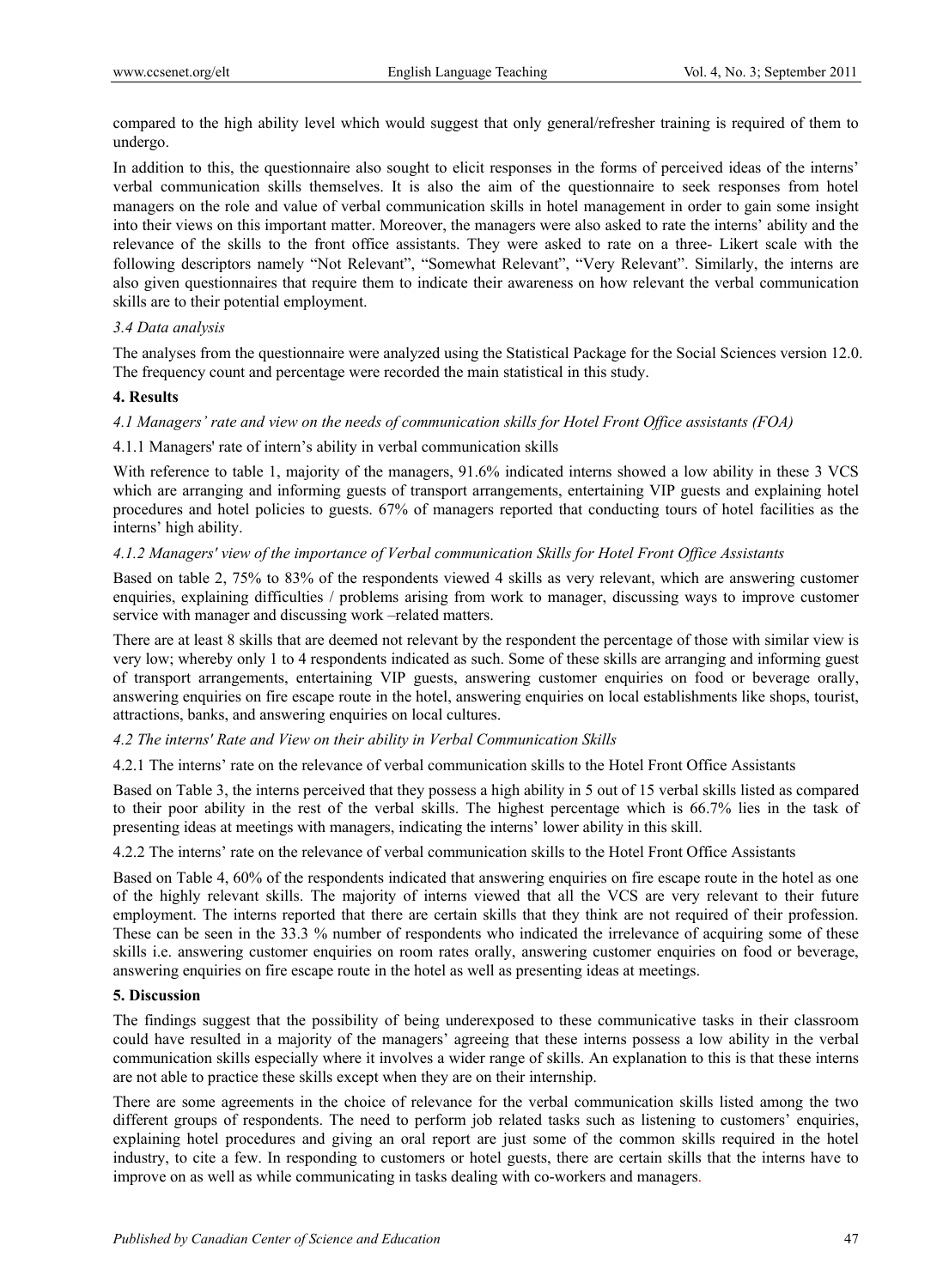On the other hand, the explanation behind the high number of interns are in agreement regarding the high relevance of many communicative activities could be due to the fact that they have had to deal with hotel guests in English language and in doing so, they have to not only answer questions put forward to them but also explain hotel procedures and policies apart from providing relevant answers to enquiries made by the hotel guests on local cultures or even local establishments in the vicinity. As such, the short stint of being an intern has succeeded in providing them such experience.

Another reason to why these interns do require such skills is due to the fact that their profession often necessitates them to be interacting with supervisors, peers and subordinates. These activities include discussing with these people work-related matters, giving oral reports to their employers apart from discussing ways to improve customer service and work efficiency with the hotel managers. In short, much as they are aware of the relevance of each skill, they seem to differ in the opinion from the managers. This goes on to suggest that these interns have to be further exposed to such job- based communicative activities and the level of exposure has to be taken into consideration when the university is training and preparing them for the industry.

In short, the results also indicated that these interns still lack the knowledge in identifying which skills are highly relevant to their future profession since most of their views do not really coincide with those of the managers' in terms of the high relevance of VCS.

# **6. Conclusion**

It can be seen that there are some mismatches between the skills that are required for the profession and the ability of the interns. The interns seem to view that they are of a higher ability in at least five skills, despite the view of the hotel managers who seem to think otherwise. The lacks and needs of the interns have to be fulfilled to match the tourism and hospitality management industry requirement. Therefore, it is vital to encompass all groups such as students, faculty and staff in a university setting and evaluate their views when assessing students' academic language needs as each group may have different views (Zhu and Flaitz, 2005).

There is a need to accommodate the lacks and needs of these interns in the language courses offered by university, thus, balancing ESP and general English language proficiency for students to ensure maximum effectiveness of the move from learning to real-life situations in preparing them for an effective workplace.It is quite surprising since these are the basic core business involved and part and parcel of the communication skills of their profession. As such, these misconstrued perceptions need to be corrected.

# **References**

Azizan, H. (2007, February 4).Congratulations, you fit our bill! *The Star*, ppE10.

Brunton, M.W.C. (2009) An evaluation of Students' Attitudes to the General English and Specific Components of their Course: A Case Study of Hotel Employees in Chiang Mai, Thailand. *English For Specific Purposes World Issue: 4 (25), Volume 8.* Retrieved on 10th November 2009 from http://www.esp-world.info

Chapman, K. (2009). Undergrads to learn soft skills until next month. Retrieved on 16th November, 2009 from http://thestar.com.my/news/story

Chan .M.Y. (1998). English Language Communication training needs of front office assistants of hotels in Kuala Lumpur. Unpublished Master's Thesis, Universiti Putra Malaysia, Serdang

Chan, M.Y. (2002). English Language Communication training needs of front office assistants of hotels in Kuala Lumpur In Jayakaran Mukundan, Arshad Abd Samad, Teh Chee Seng (Eds.)*, Readings in English Language Teaching* 35 - 44 Malaysia : Penerbit Universiti Putra Malaysia

Ching-ning Chien, Wei Lee and Li-hua Kao (2008) *Collaborative Teaching in an ESP Program Asian EFL Journal. Issue 4 Volume 10.* Retrieved on 23rd November 2009 from http://www.asian-efljournal.com/December\_08\_cnc.php

Cowling, J.D. (2007).*Needs Analysis: Planning a syllabus for a series of intensive workplace courses at a leading Japanese Company*. Retrieved on 6th November2009 from http://www.hawaii.edu/sls/uhwpesl/26(2)/Kusumoto.doc

Dudley-Evans,T. & Jo St John, M.J. (1998). *Developments in ESP*. Cambridge: Cambridge University Press Educational Institute of AHMA. (1996). *Final Results of Training Needs Assessment: Industry Aggregate Report [online]* Retrieved on 4<sup>th</sup> October 2009 from http://www.ei-ahma.org/whatsnew/conf2/sld001.html

Harvey, A. (1984). Designing an ESP Course: A case study. *English Teaching Forum*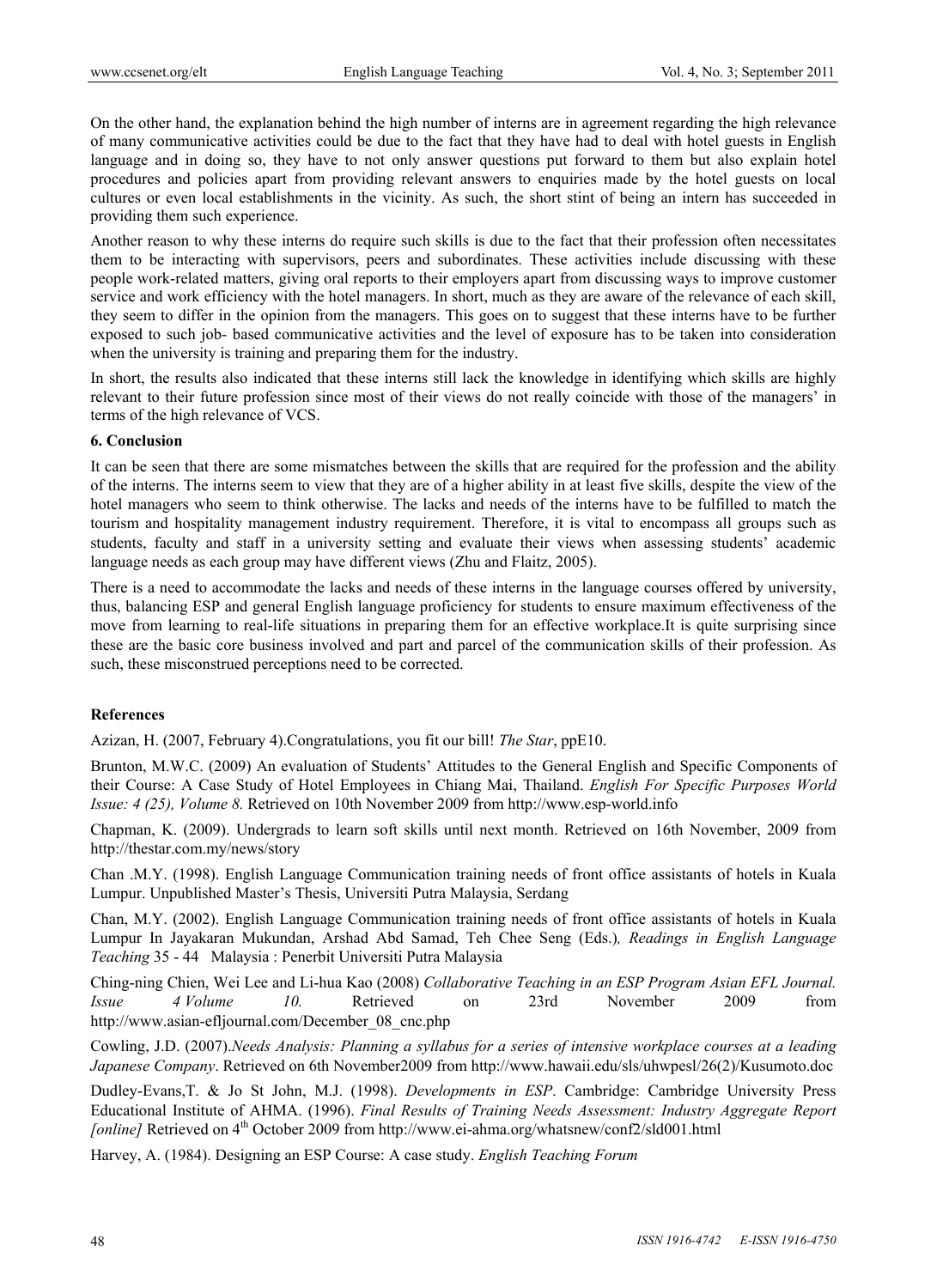Kaur, S. and Clarke, C. M. (2009). Analysing the English Language Needs of Human Resource Staff in Multinational Companies. *English For Specific Purposes World Journal Issue: 3 (24), Volume 8* Retrieved on 10th November 2009 from http://www.esp-world.info

Kaur, S. (2007). ESP Course Design: Matching Learner Needs to Aims. *English For Specific Purposes World Journal Issue: 1 (14), Volume 6* Retrieved on 20<sup>th</sup> October 2009 from http://www.espworld.info/Articles\_14/DESIGNING%20ESP%20COURSES.htm

Kusluvan, S. and Kusluvan, K. (2000). Perceptions and attitudes of undergraduate tourism students towards working in the tourism industry in Turkey. *Journal of Tourism Management*, *21(3)*, 251-269.doi:10.1016/S0261-5177(99)00057-6, http://dx.doi.org/10.1016/S0261-5177(99)00057-6

Mehta, D.and N.K Mehta, (2007). Communication Skills For Engineering Professionals Retrieved on 10<sup>th</sup> November 2009 from http://www.adit.ac.in

Richardson, S. (2008). Undergraduates' perceptions of tourism and hospitality as a career Choice *International Journal of Hospitality Management, 28 (3),* 382-388. doi:10.1016/j.ijhm.2008.10.006, http://dx.doi.org/10.1016/j.ijhm.2008.10.006

Robinson, P. (1991) .*ESP today : a practitioner's guide*. United Kingdom : Prentice Hall International (U.K.) Ltd.Roe, P.J. (1993). The Anatomy of ESP. *ESP Malaysia 1(1).*1-16.

Suzana Ab. Rahim. (2008). A Needs analysis on the Engineering Undergraduates 'Communication Skills. *ESTEEM, Academic Journal UiTM Pulau Pinang, 4(2),* 163-184

Suzana Ab. Rahim. (2005). *A Study on the Needs of Communication Skills of the Engineering Undergraduates at UiTM Penang*. Unpublished Masters Thesis. Universiti Sains Malaysia.

Siti Hamin Stapa and Ismie Roha Mohd Jais. (2005). A survey of writing needs and expectations of Hotel Management and Tourism Students. *English for Specific Purposes World journal*, 1 (19), Vol.40 Retrieved on 28th January 2008 from http://www.esp-world.info/Articles9/stapa-ESPworld.htm

Wei Zhu and Jeffra Flaitz (2005). Using Focus Group Methodology to Understand International Students' Academic Language Needs: A Comparison of Perspectives*. TESL-EJ, 8(4.)* Retrieved on 9th November 2009 from http://www.writing.berkeley.edu/TESL-EJ/ej32/a3.html



Figure 1.Venn diagram of Good Communication Skills by Mehta and Mehta 2007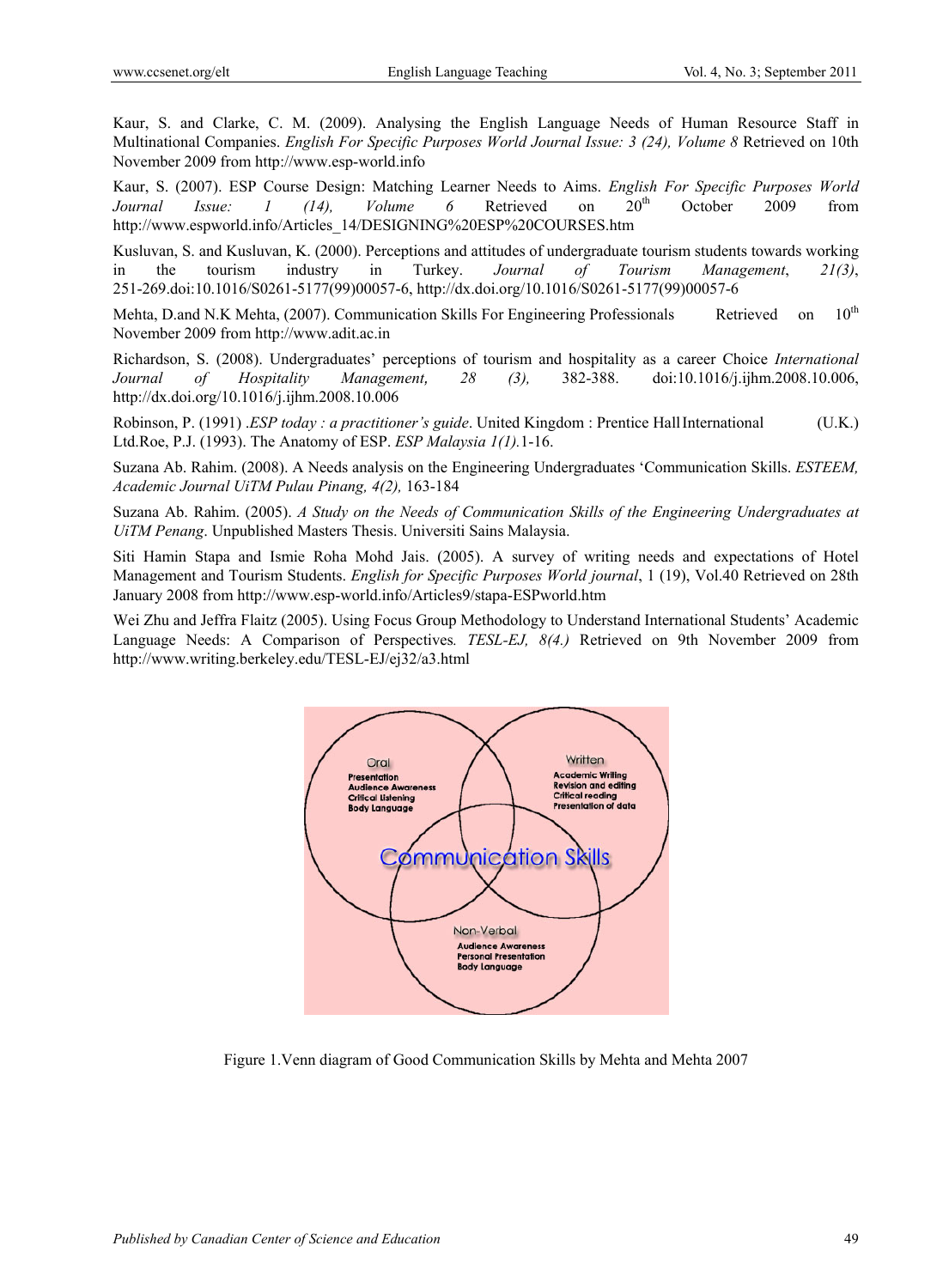|                                                                                              | LOW<br><b>ABILITY</b> |               | <b>HIGH</b><br><b>ABILITY</b> |               | Total |               |
|----------------------------------------------------------------------------------------------|-----------------------|---------------|-------------------------------|---------------|-------|---------------|
|                                                                                              | Count                 | $\frac{0}{0}$ | Count                         | $\frac{0}{0}$ | Count | $\frac{0}{0}$ |
| Conduct tours of hotel facilities                                                            | $\overline{4}$        | 33.3%         | 8                             | 66.7%         | 12    | $(100.0\%)$   |
| Arrange & Inform guests of transport arrangements                                            | 11                    | 91.6%         |                               | 8.3%          | 12    | $(100.0\%)$   |
| Entertain VIP guests                                                                         | 11                    | 91.6%         | 1                             | 8.3%          | 12    | $(100.0\%)$   |
| Answer customer enquiries on room rates orally (in person<br>or through the telephone)       | 7                     | 58.3%         | 5                             | 41.7%         | 12    | $(100.0\%)$   |
| Answer customer enquiries on food or beverage orally (in<br>person or through the telephone) | 6                     | 50%           | 6                             | 50%           | 12    | $(100.0\%)$   |
| Answer customer enquiries on hotel facilities orally (in<br>person or through the telephone) | 6                     | 50%           | 6                             | 50%           | 12    | $(100.0\%)$   |
| Answer enquiries on fire escape route in the hotel                                           | 6                     | 50%           | 6                             | 50%           | 12    | $(100.0\%)$   |
| Answer enquiries on local establishments like shops,<br>tourist, attractions, banks etc      | 7                     | 58.3%         | 5                             | 41.7%         | 12    | $(100.0\%)$   |
| Answer enquiries on local<br>cultures                                                        | 7                     | 58.3%         | 5                             | 41.7%         | 12    | $(100.0\%)$   |
| Explain hotel procedures and hotel policies to guests                                        | 11                    | 91.6%         | 1                             | 8.3%          | 12    | $(100.0\%)$   |
| Present ideas at meetings with managers                                                      | 8                     | 66.7%         | 4                             | 33.3%         | 12    | $(100.0\%)$   |
| Discuss work - related matters with managers                                                 | 8                     | 66.7%         | 4                             | 33.3%         | 12    | $(100.0\%)$   |
| Give an oral report regarding work matters to employers                                      | 10                    | 83.4%         | $\overline{2}$                | 16.6%         | 12    | $(100.0\%)$   |
| Discuss ways to improve customer service with manager                                        | 7                     | 58.3%         | 5                             | 41.7%         | 12    | $(100.0\%)$   |
| Discuss ways to improve work efficiency with manager                                         | 9                     | 75%           | 3                             | 25%           | 12    | 100.0%        |

# Table 1. Managers' Rate of Intern's Ability in Verbal Communication Skills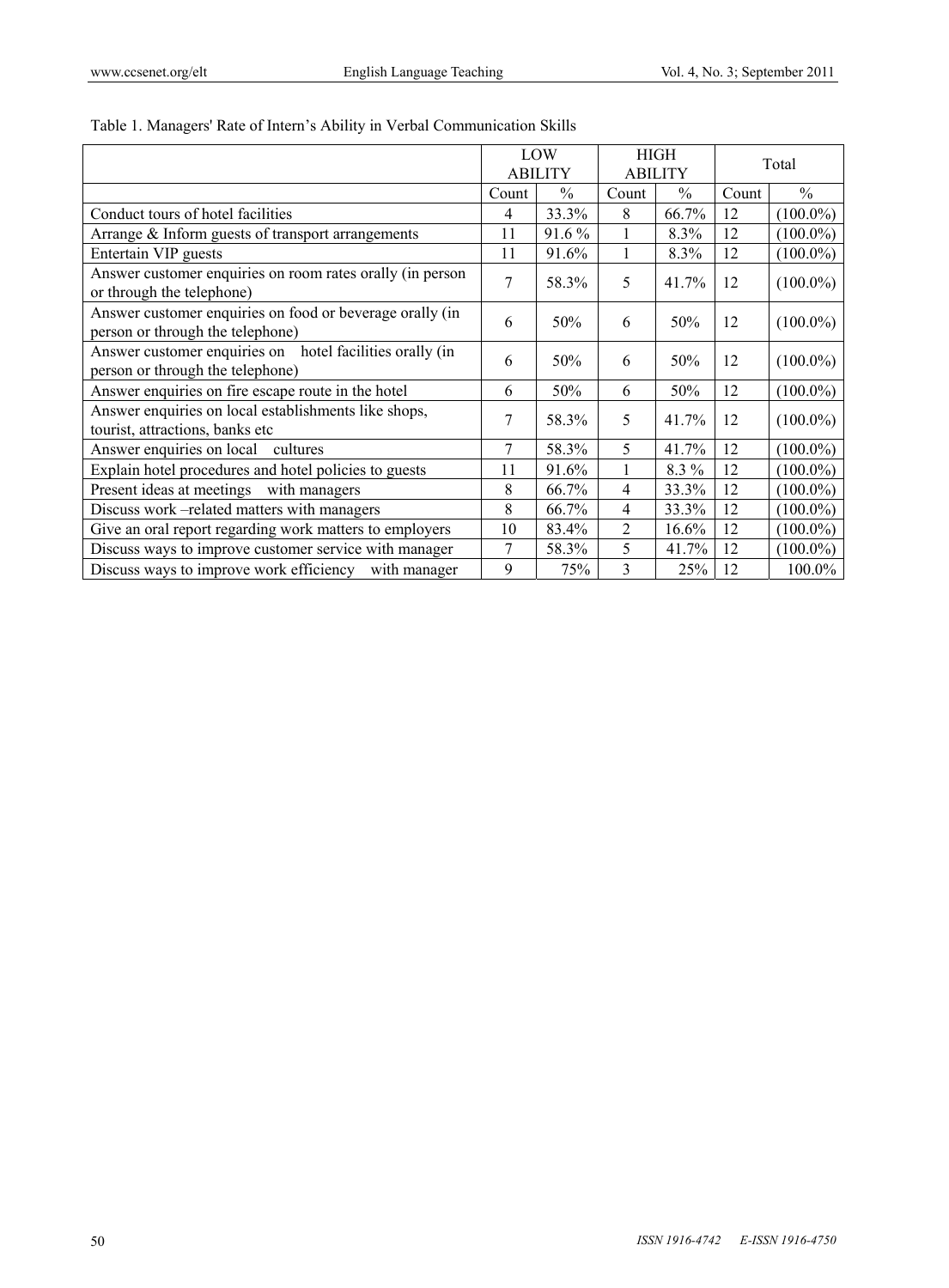|                                                         | <b>NOT</b>     |                 | <b>SOMEWHAT</b> |               | <b>VERY</b>     |               | Total |               |
|---------------------------------------------------------|----------------|-----------------|-----------------|---------------|-----------------|---------------|-------|---------------|
|                                                         |                | <b>RELEVANT</b> | <b>RELEVANT</b> |               | <b>RELEVANT</b> |               |       |               |
|                                                         | Count          | $\frac{0}{0}$   | Count           | $\frac{0}{0}$ | Count           | $\frac{0}{0}$ | Count | $\frac{0}{0}$ |
| Conduct tours of hotel facilities                       |                |                 | 6               | 50%           | 6               | 50%           | 12    | $(100.0\%)$   |
| Arrange & Inform guests of transport                    | 1              | 8.3%            | $\overline{7}$  | 58.3%         | 4               | 33.3%         | 12    | $(100.0\%)$   |
| arrangements                                            |                |                 |                 |               |                 |               |       |               |
| Entertain VIP guests                                    | 1              | 8.3%            | $\overline{3}$  | 25%           | $8\,$           | 66.7%         | 12    | $(100.0\%)$   |
| Answer customer enquiries on room                       |                |                 |                 |               |                 |               |       |               |
| rates orally (in person or through the                  |                |                 | 6               | 50%           | 6               | 50%           | 12    | $(100.0\%)$   |
| telephone)                                              |                |                 |                 |               |                 |               |       |               |
| Answer customer enquiries on food                       |                |                 |                 |               |                 |               |       |               |
| or beverage orally (in                                  | $\overline{2}$ | 16.7%           | 5               | 41.7%         | 5               | 41.7%         | 12    | $(100.0\%)$   |
| person or through the telephone                         |                |                 |                 |               |                 |               |       |               |
| Answer customer enquiries on hotel                      |                |                 |                 |               |                 |               |       |               |
| facilities orally (in person or through                 |                |                 | 3               | 25%           | 9               | 75%           | 12    | $(100.0\%)$   |
| the telephone)<br>Answer enquiries on fire escape route |                |                 |                 |               |                 |               |       |               |
| in the hotel                                            | $\overline{4}$ | 33.3%           | 2               | 16.7%         | 6               | 50%           | 12    | 100.0%        |
| Answer enquiries on local                               |                |                 |                 |               |                 |               |       |               |
| establishments like shops, tourist,                     | 3              | 25%             | 6               | 50%           | 3               | 25%           | 12    | 100.0%        |
| attractions, banks etc                                  |                |                 |                 |               |                 |               |       |               |
| Answer enquiries on local<br>cultures                   | $\overline{2}$ | 16.7%           | 5               | 41.7%         | 5               | 41.7%         | 12    | 100.0%        |
| Explain hotel procedures and hotel                      |                |                 |                 |               |                 |               |       |               |
| policies to guests                                      |                |                 | $\overline{4}$  | 33.3%         | $8\,$           | 66.7%         | 12    | 100.0%        |
| with<br>Present ideas at meetings                       |                |                 |                 |               |                 |               |       |               |
| managers                                                |                |                 | 4               | 33.3%         | 8               | 66.7%         | 12    | 100.0%        |
| Discuss work -related matters with                      |                |                 |                 |               |                 |               |       |               |
| managers                                                |                |                 | $\overline{4}$  | 33.3%         | 8               | 66.7%         | 12    | 100.0%        |
| Give an oral report regarding work                      |                |                 | 6               | 50%           | 6               | 50%           | 12    | 100.0%        |
| matters to employers                                    |                |                 |                 |               |                 |               |       |               |
| Discuss ways to improve customer                        | $\mathbf{1}$   | 8.3%            | $\mathbf{1}$    | 8.3%          | 10              | 83.3%         | 12    | 100.0%        |
| service with manager                                    |                |                 |                 |               |                 |               |       |               |
| Discuss ways to improve work                            |                |                 | 5               | 41.7%         | $\overline{7}$  | 58.3%         | 12    | 100.0%        |
| efficiency with manager                                 |                |                 |                 |               |                 |               |       |               |
| Present ideas at meetings with                          |                |                 | $\overline{4}$  | 33.3%         | 8               | 66.7%         | 12    | 100.0%        |
| managers                                                |                |                 |                 |               |                 |               |       |               |
| Explain difficulties / problems arising                 |                |                 | 3               | 25%           | 9               | 75%           | 12    | 100.0%        |
| from work to manager                                    |                |                 |                 |               |                 |               |       |               |
| Describe graphs /charts at meetings                     |                |                 | 5               | 41.7%         | $\overline{7}$  | 58.3%         | 12    | 100.0%        |
| Discuss work related                                    | $\mathbf{1}$   | 8.3%            | $\mathbf{1}$    | 8.3%          | 10              | 83.3%         | 12    | 100.0%        |
| matters                                                 |                |                 |                 |               |                 |               |       |               |

# Table 2. Managers' view of the importance of Verbal communication Skills for Hotel Front Office Assistants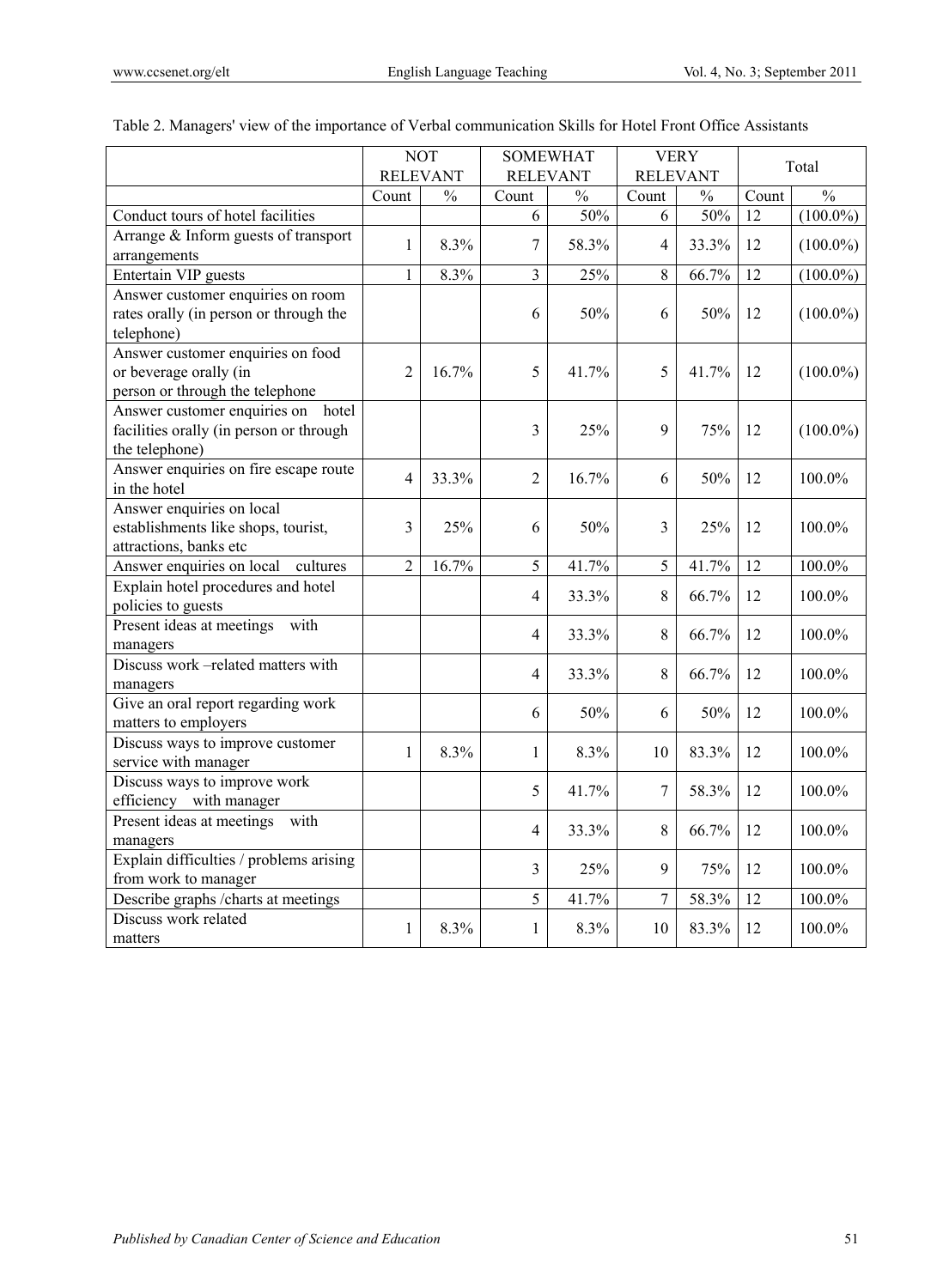|                                                                                              | LOW<br><b>ABILITY</b> |               | <b>HIGH</b><br><b>ABILITY</b> |               | Total |               |
|----------------------------------------------------------------------------------------------|-----------------------|---------------|-------------------------------|---------------|-------|---------------|
|                                                                                              | Count                 | $\frac{0}{0}$ | Count                         | $\frac{0}{0}$ | Count | $\frac{0}{0}$ |
| Conduct tours of hotel facilities                                                            | 11                    | 36.7%         | 19                            | 63.3%         | 30    | $(100.0\%)$   |
| Arrange & Inform guests of transport arrangements                                            | 17                    | 56.7%         | 13                            | 43.3%         | 30    | $(100.0\%)$   |
| Entertain VIP guests                                                                         | 18                    | 60%           | 12                            | 40%           | 30    | $(100.0\%)$   |
| Answer customer enquiries on room rates orally (in person<br>or through the telephone)       | 11                    | 36.7%         | 19                            | 63.3%         | 30    | $(100.0\%)$   |
| Answer customer enquiries on food or beverage orally (in<br>person or through the telephone  | 16                    | 53.3%         | 14                            | 46.7%         | 30    | $(100.0\%)$   |
| Answer customer enquiries on hotel facilities orally (in<br>person or through the telephone) | 17                    | 56.7%         | 13                            | 43.3%         | 30    | $(100.0\%)$   |
| Answer enquiries on fire escape route in the hotel                                           | 14                    | 46.7%         | 16                            | 53.3%         | 30    | $(100.0\%)$   |
| Answer enquiries on local establishments like shops,<br>tourist, attractions, banks etc      | 12                    | 40%           | 18                            | 60%           | 30    | $(100.0\%)$   |
| Answer enquiries on local<br>cultures                                                        | 19                    | 63.3%         | 11                            | 36.7%         | 30    | $(100.0\%)$   |
| Explain hotel procedures and hotel policies to guests                                        | 20                    | 66.7%         | 10                            | 33.3%         | 30    | $(100.0\%)$   |
| Present ideas at meetings with managers                                                      | 20                    | 66.7%         | 10                            | 33.3%         | 30    | $(100.0\%)$   |
| Discuss work - related matters with managers                                                 | 18                    | 60%           | 12                            | 40%           | 30    | $(100.0\%)$   |
| Give an oral report regarding work matters to employers                                      | 20                    | 66.7%         | 10                            | 33.3%         | 30    | $(100.0\%)$   |
| Discuss ways to improve customer service with manager                                        | 20                    | 66.7%         | 10                            | 33.3%         | 30    | $(100.0\%)$   |
| Discuss ways to improve work efficiency with managers                                        | 18                    | 60%           | 12                            | 40%           | 30    | 100.0%        |

# Table 3. The Interns' Perception on their ability in Verbal Communication Skills